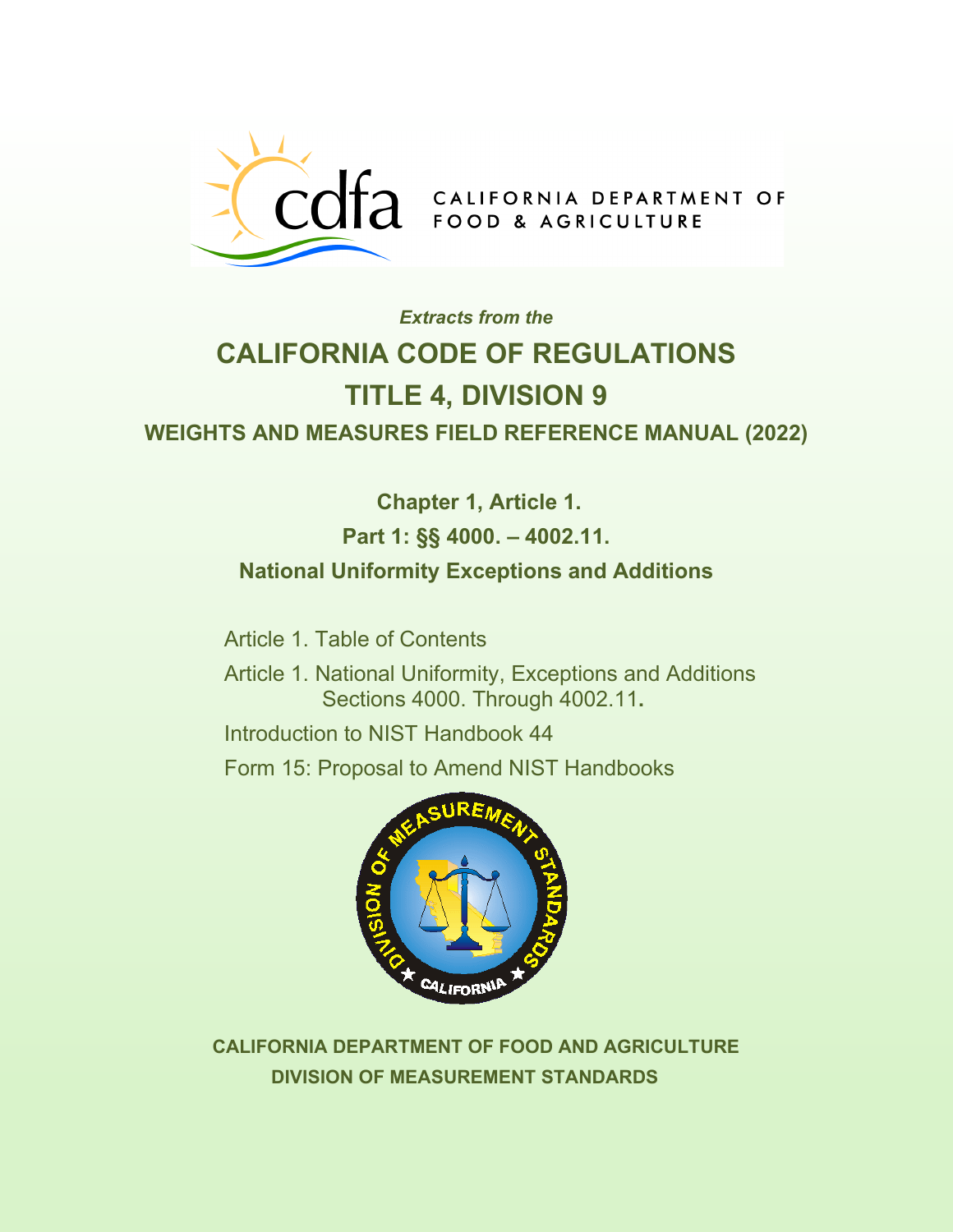#### **DISCLAIMER**

This document represents the Division of Measurement Standards' field manual for enforcing regulations pertaining to weights and measures in California. This field manual is not to be considered as the official Code of Regulations, as published by Barclays Law Publishers.

**NOTE:** Language in Handbook 44 that is not adopted is annotated "**[NOT ADOPTED]**" in this document.

**NOTE:** Requirements that are different from, or in addition to, the requirements of Handbook 44 are included in the appropriate section this document. They are shaded, bordered, and numbered in the 4002 series to differentiate them from the Handbook 44 requirements.

To find the latest online version of the California Code of Regulations (CCR) Title 4, Division 9, visit the California Office of Administration Law (OAL) at:

**<http://ccr.oal.ca.gov/linkedslice/default.asp?SP=CCR-1000&Action=Welcome>**

The CCR may also be accessed at **<http://oal.ca.gov/>** by selecting the link Titled "California Code of Regulations" under the list of "Sponsored Links" in the left column on the OAL Home page.

For information concerning the contents of this document, please contact the Division of Measurement Standards by e-mail at **[dms@cdfa.ca.gov](mailto:dms@cdfa.ca.gov)**.

NIST Handbook 44 (2022 Edition) - Specifications, Tolerances, and Other Technical Requirements for Weighing and Measuring Devices as adopted by the 106th National Conference on Weights and Measures in July 2021 is available at:

**[www.nist.gov/pml/wmd/pubs/hb44.cfm](http://www.nist.gov/pml/wmd/pubs/hb44.cfm)**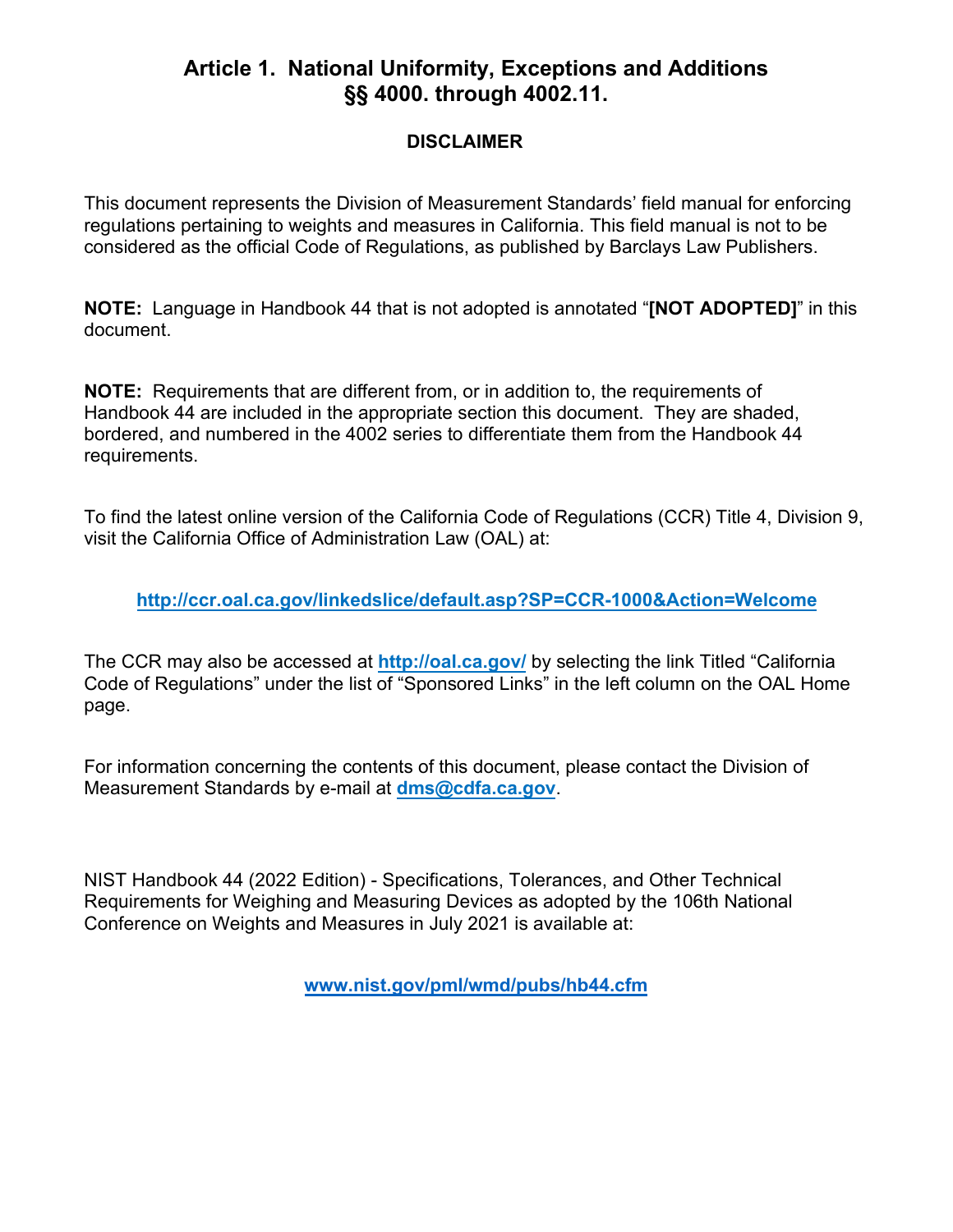### **CHAPTER 1.**

### **TOLERANCES AND SPECIFICATIONS FOR COMMERCIAL WEIGHING AND MEASURING DEVICES**

### **CHAPTER 1. TOLERANCES AND SPECIFICATIONS FOR COMMERCIAL WEIGHING AND MEASURING DEVICES**

### <span id="page-2-0"></span>**Article 1. National Uniformity, Exceptions and Additions**

#### <span id="page-2-1"></span>**§ 4000. Application. See Barclays for actual Text**

Commercial weighing and measuring devices shall, except where noted below, conform to the latest requirements set forth in the National Institute of Standards and Technology Handbook 44 "Specifications, Tolerances, and Other Technical Requirements for Weighing and Measuring Devices", which is herein incorporated by reference, and to the Additional Requirements listed herein. Copies of Handbook 44 may be purchased from the Superintendent of Documents, U.S. Government Printing Office, Washington, D.C. 20402.

Note: Authority cited: Sections 12027 and 12107, Business and Professions Code. Reference: Section 12107, Business and Professions Code.

#### **§ 4000.1. California Type Approval Fees.**

Each person or business submitting for or seeking approval of a type or design of a weight, measuring, weighing, measuring or counting device or for a design or type of device used for commercial purposes, shall pay to the Department of Food and Agriculture, for deposit into the Food and Agriculture Fund, the following fees:

- (a) A nonrefundable application fee in the amount of \$500, submitted at the time of application. No evaluation work will begin until this fee is paid.
- (b) A deposit based on the evaluator's estimated time and per diem, travel and transportation costs, equipment needed, and type of tests to be performed. Any remaining costs not covered by the deposit(s) shall be charged and collected before the issuance of the Certificate of Approval.
- (c) At the time of issuance of a Certificate of Approval, all remaining deposit monies shall be refunded to the applicant.
- (d) An application will be considered abandoned after 90 days of inactivity, if an applicant has not paid the required deposit of fees or if the applicant is non-responsive to questions asked or submission of additional information as required to start or finish the type approval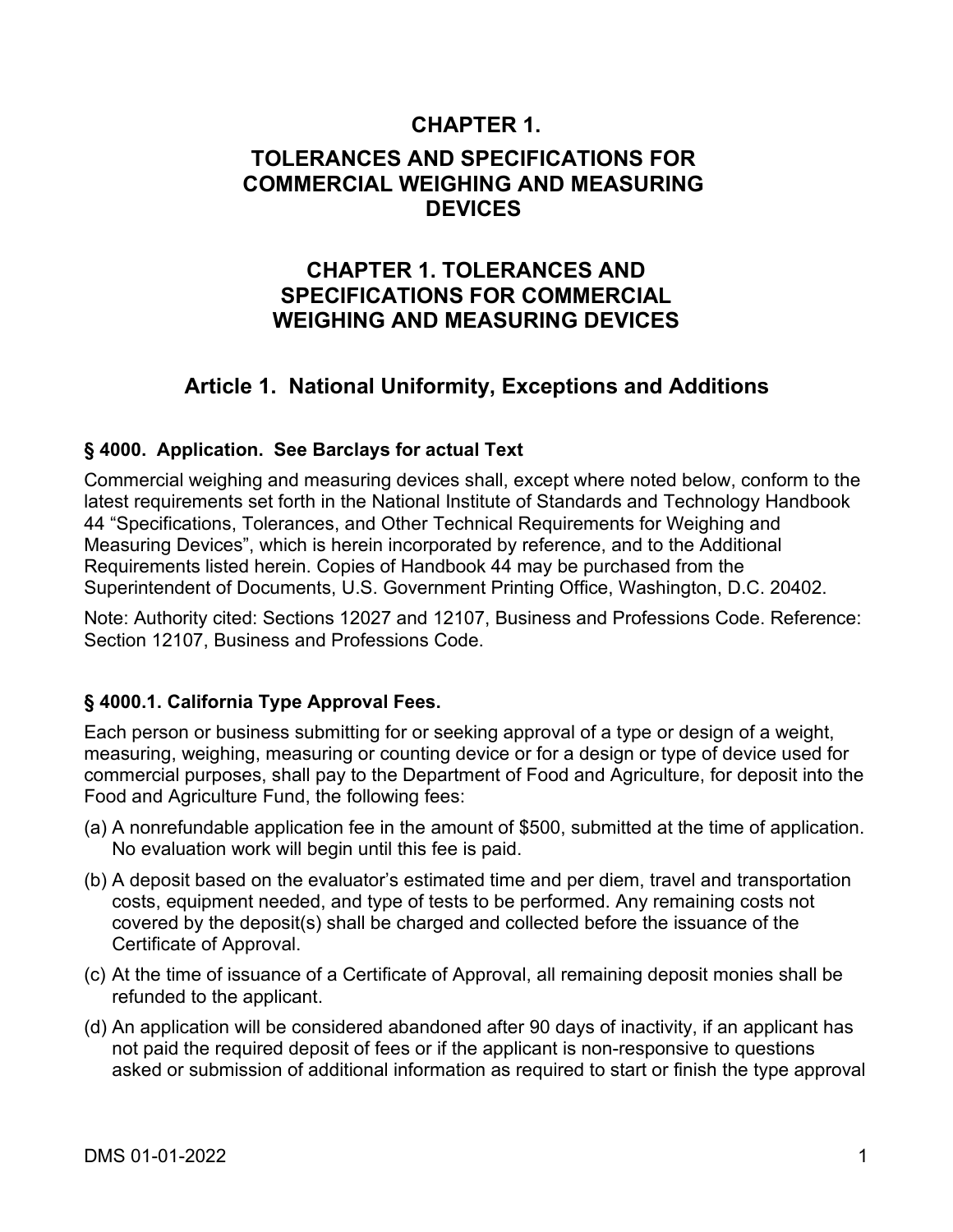process, or for nonpayment of fees within 90 days, and the applicant will be required to reapply and pay the required fees again.

NOTE: Authority cited: Sections 12027, 12107 and 12500.9 Business and Professions Code. Reference: Section 12107 and 12500.9 Business and Professions Code.

#### **§ 4000.2. The fees for type evaluation are as follows:**

- (a) Evaluator Time. The evaluator hourly rate (Department employee) is \$150 per hour. The overtime rate is one and a half times the hourly rate. If a non-Departmental evaluator is used, the applicant will be billed directly at a rate set by them.
- (b) Per Diem. The per diem rate shall be the current rate established by the California Department of General Services in the State Administrative Manual.
- (c) Travel and Transportation Costs. These shall be the actual round trip costs of transportation for the evaluator to and from the evaluator's home base and the test site, in the event that tests cannot be performed locally. Transportation costs include evaluator's time, airfare, rail or other fare, vehicle rental, tolls, parking and mileage costs.
- (d) Equipment.
	- (1) Environmental Chamber: \$600 per device per full cycle, which includes testing at four different temperatures at three hours per temperature. \$300 per device for less than a full cycle.
	- (2) Pickup Truck, Van, or other Light Duty Vehicle: \$48 per day plus \$0.55 per mile.
	- (3) Pickup Truck, Van, or other Light Duty Vehicle used for carrying or pulling standards or equipment: \$60 per day and \$0.72 per mile.
	- (4) Heavy Capacity Scale Test Truck, carrying standards up to 20,000 lb: \$200 minimum Liquid Propane Prover Trailer, 25 and 100 gallon sizes: \$240 per day.
	- (5) Compressed Natural Gas Prover Bottle, (9.33 GGE or 53 lbs.): \$120 per day.
	- (6) Electric Watt-Hour Meter Test Unit: \$100 per day.
	- (7) One, Three, or Five Gallon Test Measure: \$40 per day per test measure.
	- (8) 50 Gallon Prover: \$100 per day.
	- (9) 305 Gallon Prover: \$125 per day.
	- (10)Gravimetric Test Equipment: \$125 per day.
	- (11)Stillman Bottle: \$100 per day.
	- (12)Nozzle Test Vessel: \$75 per evaluation
	- (13)Bell Prover: \$125 per vapor meter evaluated.
	- (14)Water Meter Test Bench: \$100 per water meter evaluation.
	- (15) Repetitive Load Tester: \$50 per device  $\leq$  50 lb and \$75 per device  $>$  50 lb, per day.
	- (16)Other unspecified equipment necessary for the evaluation: \$100 per day.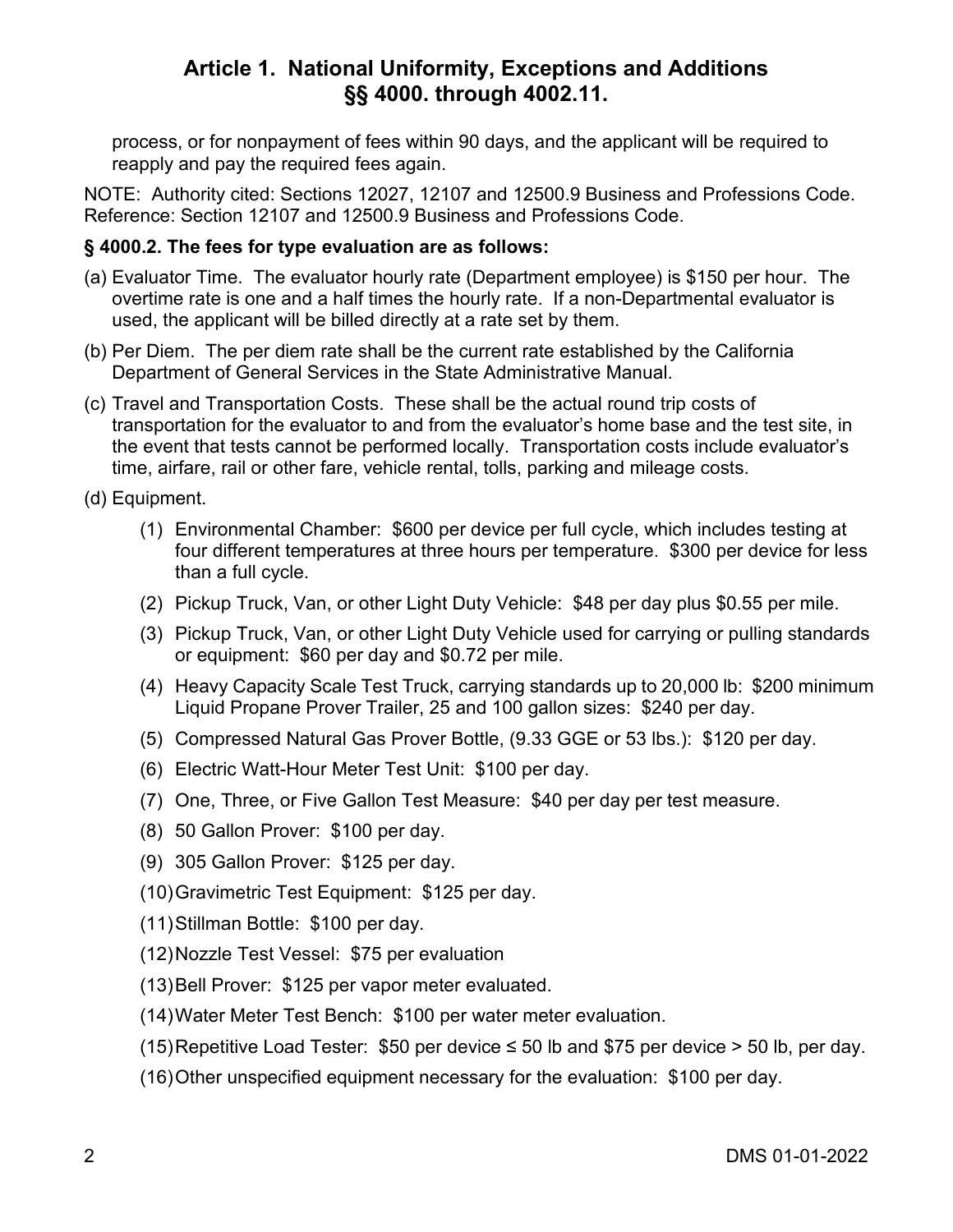- (e) Additional Tests: Utility Meters and Load Cells.
	- (1) Utility Meter Laboratory Throughput: \$125 per device for each vapor meter, \$20 per day for each water meter, \$15 per day for each electric meter.
	- (2) Load Cell Testing and Equipment: \$7,200 per evaluation and \$3,600 for each additional evaluation per application.
- (f) Certificate fees and other charges.
	- (1) Certificate of Approval: \$750 per application or device, up to two pages.
	- (3) Additional Pages, Certificate Updates, Amendments: \$180 per each page reviewed, modified, or changed.
	- (17)charge, \$600 per day, plus \$3.60 per mile.
	- (4) Letter of Certificate from California Air Resources Board: \$300 per device, component, or part reviewed.

NOTE: Authority cited: Sections 12027, 12107 and 12500.9 Business and Professions Code. Reference: Section 12107 and 12500.9 Business and Professions Code.

#### **§ 4000.3. Annual Administrative Fee**

Each person or business having an approved type or design of a weight, measuring, weighing, measuring or counting device or for a design or type of device used for commercial purposes, shall pay to the Department of Food and Agriculture, for deposit into the Food and Agriculture Fund, an annual administrative fee for the reasonable costs incurred for the maintenance of type approval certificates in hard copy and electronic formats of \$200 per Certificate. The annual administrative fee shall be paid on the first anniversary after a Certificate is issued, and each year thereafter that the design or type of device is being manufactured.

NOTE: Authority cited: Sections 12027, 12107 and 12500.9 Business and Professions Code. Reference: Section 12107 and 12500.9 Business and Professions Code.

#### **§ 4001. – Exceptions. See Barclays for actual Text**

NOTE: The following sections of Handbook 44 are not adopted and are annotated **"NOT ADOPTED"** in the text:

The following regulations in Handbook 44 are not adopted or incorporated by reference:

#### **1.10. General Code.**

#### **G-S.1.2. Remanufactured Devices and Remanufactured Main Elements.**

#### **G.T.1. Acceptance Tolerances.**

- **(b) [NOT ADOPTED]**
- **(c) [NOT ADOPTED]**
- **(d) [NOT ADOPTED]**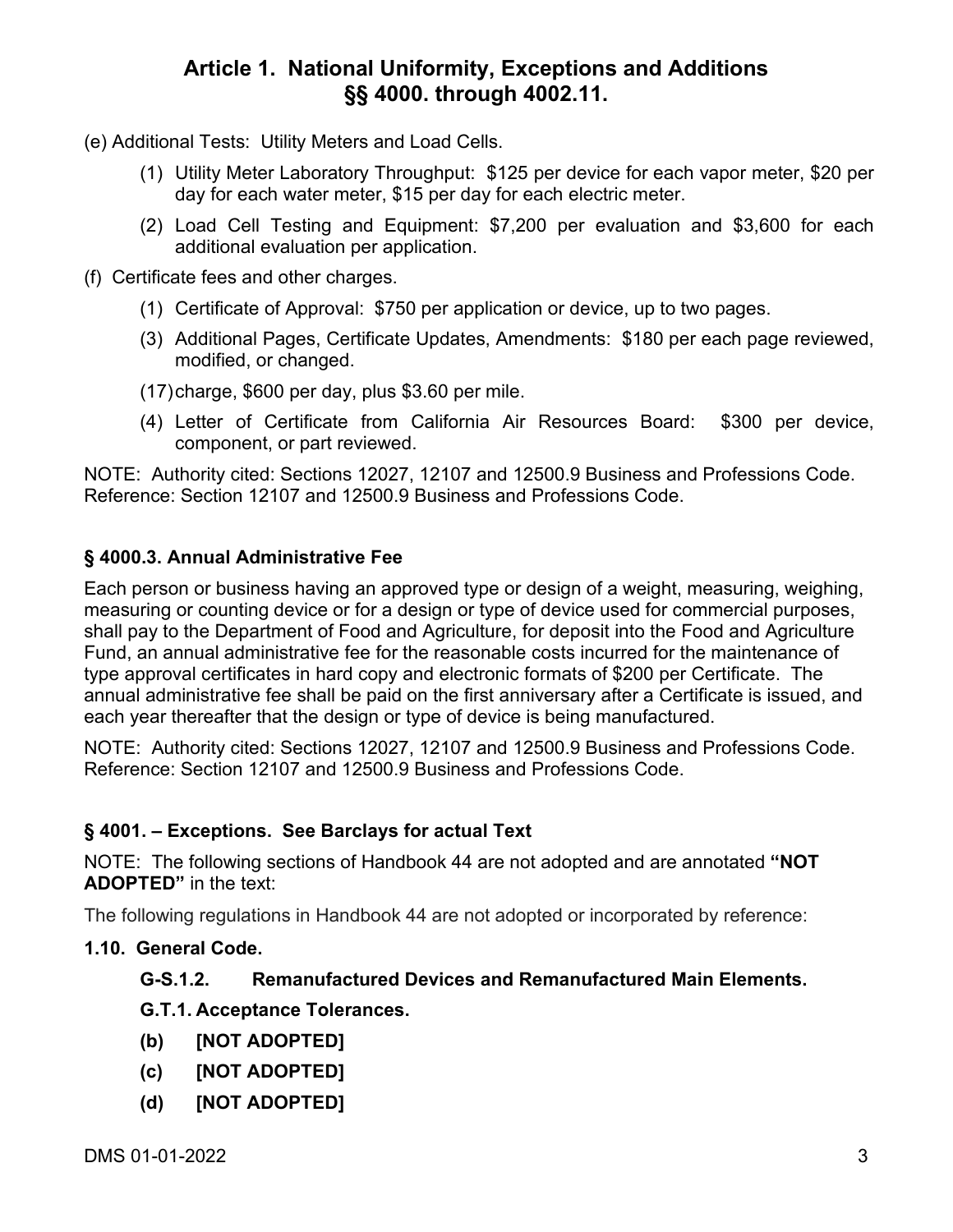#### **2.20. Scales.**

S.1.8.4. Customer's Indications.

N.3. Minimum Test Weights and Test Loads\*.

UR.2.6.1. Vehicle Scales.

UR.3.7. Minimum Load on a Vehicle Scale.

#### **3.30. Liquid Measuring Devices.**

N.4.1.1. Wholesale Devices Equipped With Automatic Temperature Compensating Systems.

#### **3.31. Vehicle-Tank Meters.**

UR.2.2. Ticket Printer; Customer Ticket.

#### **3.32. Liquefied Petroleum Gas and Anhydrous Ammonia Liquid-Measuring Devices.**

S.2.6. Automatic Temperature Compensation.

N.4.1.1. Automatic Temperature Compensation.

UR.2.3. Vapor Return Line.

#### **3.33. Hydrocarbon Gas Vapor - Measuring Devices.**

S.4.3. Temperature Compensation.

#### **3.37. Mass Flow Meters.**

S.1.2. Compressed Natural Gas Dispensers.

S.1.3.1.1. Compressed Natural Gas Used as an Engine Fuel.

S.1.3.1.2. Liquefied Natural Gas Used as an Engine Fuel.

S.5.2. Marking of Volume Equivalent Conversion Factors for Compressed Natural Gas.

S.5.3. Marking of Equivalent Conversion Factor for Liquefied Natural Gas.

UR.3.1.1. Marking of Equivalent Conversion Factors for Compressed Natural Gas.

UR.3.1.2. Marking of Equivalent Conversion Factor for Liquefied Natural Gas.

#### **3.39. Hydrogen Gas-Measuring Devices.**

A.2. Exceptions. (c). Devices used for dispensing a hydrogen gas with a hydrogen fuel index lower than 99.97 % and concentrations of specified impurities that exceed level limits.

A.4. Type Evaluation.

T.2. Tolerances.

Table T<sub>2</sub>

#### **3.40. Electric Vehicle Fueling Systems**

Section 3.40. Electric Vehicle Fueling Systems – Tentative Code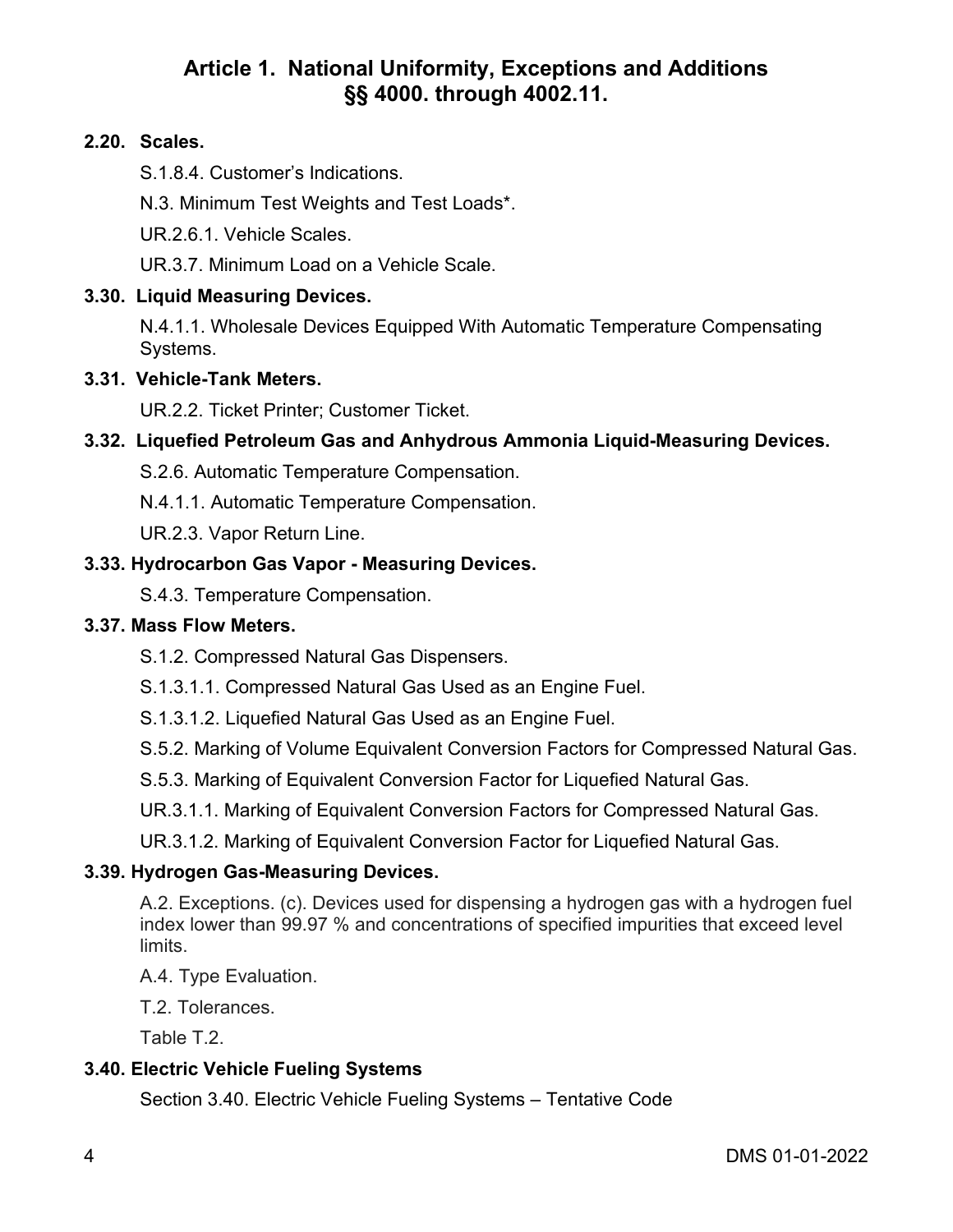- 3.40. Electric Vehicle Fueling Systems Tentative Code.
- A.4. Type Evaluation.
- S.1.3.2. EVSE Value of Smallest Unit.
- S.2.4.1. Unit Price.
- S.2.4.2. Equipment Capacity and Type of Voltage.
- S.2.7. Indication of Delivery.
- S.3.5. Temperature Range for System Components.
- S.5.2. EVSE Identification and Marking Requirements.
- N.2. Starting Load Test.
- T.2. Load Test Tolerances.
- T.2.1. EVSE Load Test Tolerances.

#### **5.60. Transportation Network Measuring System**

Section 5.60. Transportation Network Measuring System – Tentative Code *(Pending Rulemaking)*

#### **Appendix D. Definitions for:**

Remanufactured Devices.

Remanufactured Element.

Repaired Devices.

Repaired Element.

Diesel Gallon Equivalent (DGE).

Gasoline Gallon Equivalent (GGE).

Note: Authority cited: Sections 12027 and 12107, Business and Professions Code. Reference: Section 12107, Business and Professions Code.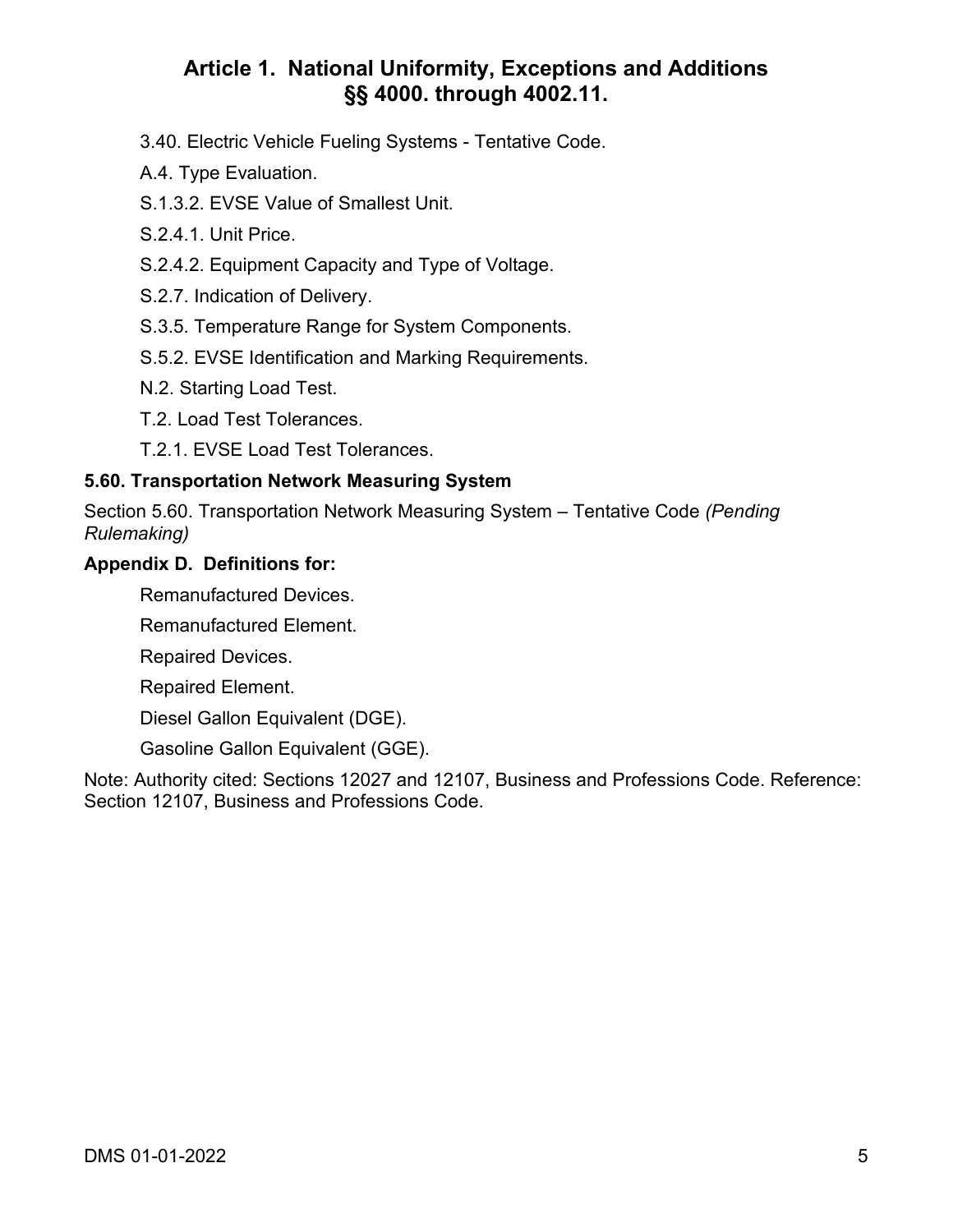#### **§ 4002. Additional Requirements. See Barclays for actual Text.**

NOTE: These requirements are different than, or in addition to, the requirements of Handbook 44 and are included in the appropriate section of the text. They are shaded, bordered, and numbered in the 4002 series to differentiate them from the Handbook 44 requirements.

#### **§ 4002.1. General Code (1.10.)**

(a) Type Approval Use.

#### **§ 4002.2. Scales (2.20.)**

- (a) Minimum Load on a Vehicle Scale.
- (b) Class III, Class III L and Unmarked Devices Used for Recycling.
- (c) Livestock Scales Not Equipped with Balance Indicator.
- (d) Customer's Indications.

#### **§ 4002.3. Vehicle-Tank Meters. (3.31.)**

UR.2.2. Ticket Printer; Customer Ticket.

#### **§ 4002.4. Liquefied Petroleum Gas and Anhydrous Ammonia Liquid-Measuring Devices (3.32.)**

- (a) Temperature Compensation.
- (b) Non-applicable Provisions of Handbook 44, Section, 3.32., S.3.1 under certain conditions.
- (c) Wholesale Devices Equipped With Automatic Temperature Compensating Systems.
- (d) Vapor Return Line.
- (e) Signs.

#### **§ 4002.5. Hydrocarbon Gas Vapor-Measuring Devices. (3.33.) Temperature Compensation**

- (a) Leak Test.
- (b) Temperature Compensation.
- (c) Retention of Customer Invoices.
- **§ 4002.6. Water Meters (3.36.) [Repealed]**
- **§ 4002.7. Farm Milk Tanks. (4.42.)**
	- (a) Calibration and Installation.
- **§ 4002.8. Liquid-Measuring Devices. (3.30.)**
	- (a) Wholesale Devices Equipped With Automatic Temperature Compensating Systems.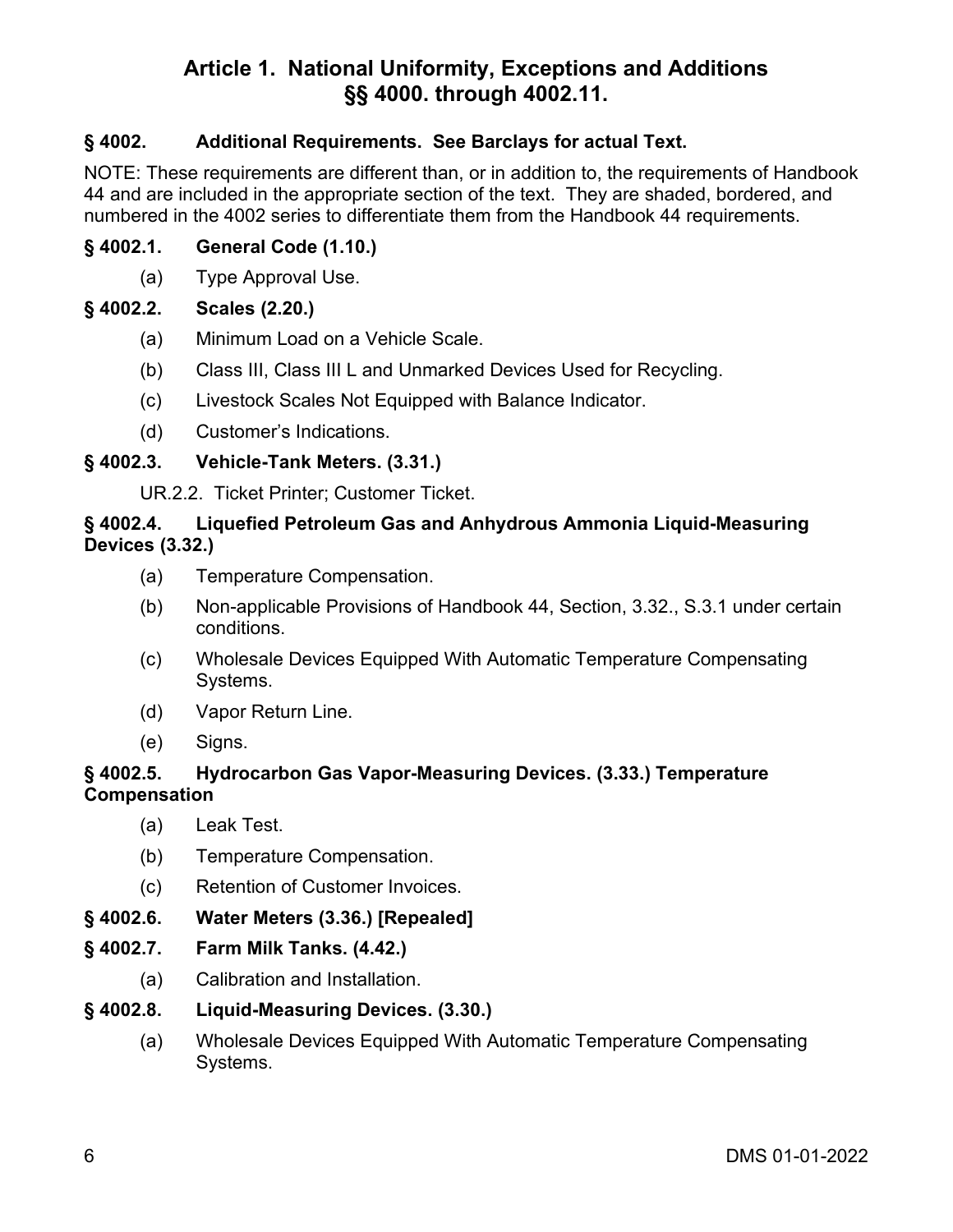#### **§ 4002.9. Hydrogen Gas-Measuring Devices. (3.39.)**

- **A.4. Type Evaluation.**
- **S.5.2. Location of Accuracy Class 2.0, 3.0, 5.0, 7.0, and 10.0 Information**
- **T.2. Tolerances.**

#### **§ 4002.10. Mass Flow Meters**

- S.1.3.1.1. Compressed Natural Gas Used as an Engine Fuel.
- S.1.3.1.2. Liquefied Natural Gas Used as an Engine Fuel.
- S.5.2. Marking of Gasoline Volume Equivalent Conversion Factors for Compressed Natural Gas.
- S.5.3. Marking of Diesel Volume Equivalent Conversion Factors for Liquefied Natural Gas.
- UR.3.1.1. Marking of Equivalent Conversion Factor for Compressed Natural Gas.
- U.R.3.1.2. Marking of Equivalent Conversion Factor for Liquefied Natural Gas.
- Appendix D Definitions: diesel gallon equivalent (DGE).]
- Appendix D Definitions: gasoline gallon equivalent (GGE).

#### **§ 4002.11. Electric Vehicle Fueling Systems.**

- Section 3.40. Electric Vehicle Fueling Systems. (TITLE)
- A.1.1. Effective Date for AC EVSE.
- S.1.3.2. EVSE Value of Smallest Unit.
- S.2.4.1. Unit Price.
- S.2.4.2. Equipment Capacity and Type of Voltage.
- S.2.7. Indication of Delivery.
- S.3.5. Temperature Range for System Components.
- S.5.2. EVSE Identification and Marking Requirements.
- T.2. Load Test Tolerances.

### Table T.2. Accuracy Classes and Tolerances for EVSE

<span id="page-8-0"></span>NOTE: Authority cited: Sections 12027 and 12107, Business and Professions Code. Reference: Section 12107, Business and Professions Code.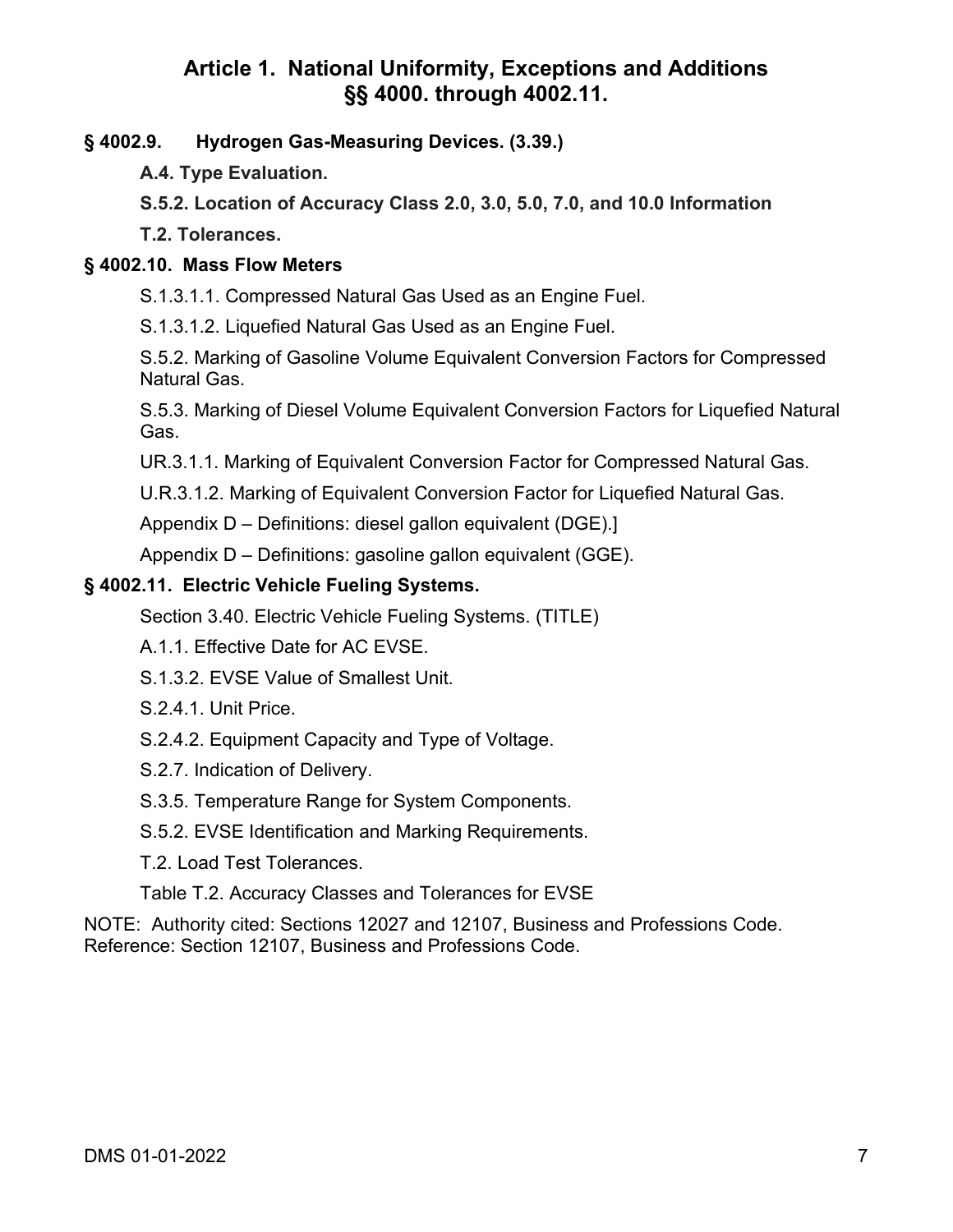### **Introduction (NIST Handbook 44)**

#### **A. Source.**

The specifications, tolerances and other technical requirements in this handbook comprise all of those adopted by the National Conference on Weights and Measures, Inc. (NCWM). Contact NCWM at:

1135 M Street, Suite 100 Phone: (402) 434-4880 E-mail: **[info@ncwm.com](mailto:info@ncwm.com)** Lincoln, NE 68508 Fax: (402) 434-4878 URL: [www.ncwm.com](http://www.ncwm.com/)

The NCWM is supported by the National Institute of Standards and Technology (NIST), which provides its Executive Secretary and publishes some of its documents. NIST also develops technical publications for use by weights and measures agencies; these publications may subsequently be endorsed or adopted by NCWM or its members.

All of the specifications, tolerances, and other technical requirements given herein are recommended by NCWM for official promulgation in and use by the states in exercising their control of commercial weighing and measuring apparatus. A similar recommendation is made with respect to the local jurisdictions within a state in the absence of the promulgation of specifications, tolerances, and other technical requirements at the state level.

(Amended 2015)

#### **B. Purpose.**

The purpose of these technical requirements is to eliminate from use, weights and measures and weighing and measuring devices that give readings that are false, that are of such construction that they are faulty (that is, that are not reasonably permanent in their adjustment or will not repeat their indications correctly), or that facilitate the perpetration of fraud, without prejudice to apparatus that conforms as closely as practicable to the official standards.

#### **C. Amendments.**

Proposed amendments to NIST Handbook 44 are deliberated and developed by NCWM's Committee on Specifications and Tolerances before presentation to the general membership for a vote. In some instances, amendments that significantly affect other NIST Handbooks may be processed jointly by two or more committees.

Amendments to the handbooks are made in accordance with NCWM procedures and policies. The process begins at the regional weights and measures association meetings in the fall of each year and is culminated at the NCWM Annual Meeting in July. After passing through one or more of the regional associations the proposed amendment is placed on the agenda of the appropriate NCWM committee for consideration at NCWM's Interim Meeting in January and after final deliberation and development by the committee the amendment may be presented to the membership for a vote at the annual NCWM meeting in July. NCWM policy provides for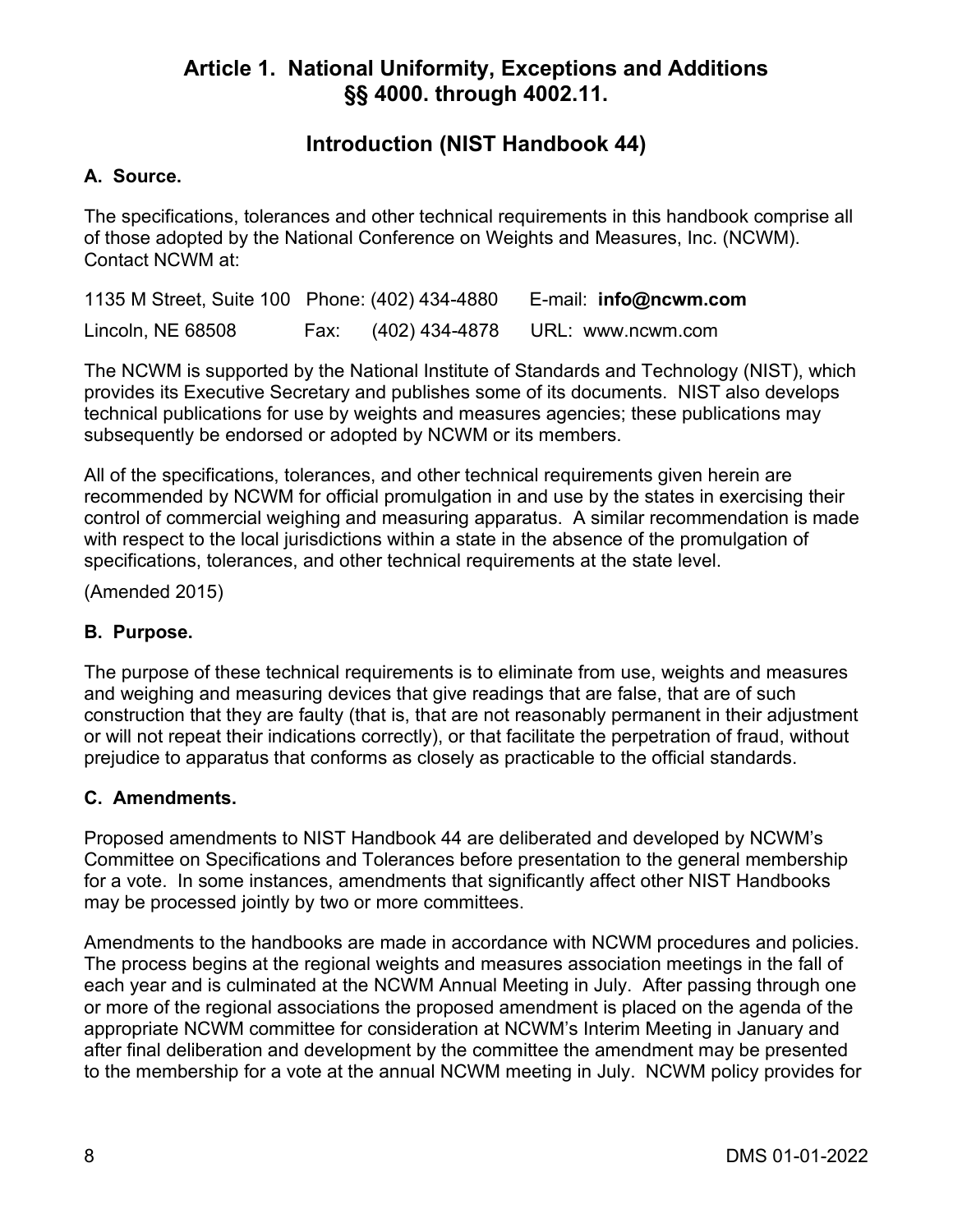exceptions to the process to accommodate urgent or priority items. NIST staff provides technical assistance and advice throughout the process.

The policy is available on the NCWM website at **[www.ncwm.com](http://www.ncwm.net/)**. For information on the regional weights and measures associations, visit **[www.ncwm.com/meetings/regions](http://www.ncwm.com/meetings/regions)**.

(Amended 2015)

#### **D. System of Paragraph Designation.**

In order that technical requirements of a similar nature, or those directed to a single characteristic, may be grouped together in an orderly fashion, and to facilitate the location of individual requirements, the paragraphs of each code are divided into sections. Each section is designated by a letter and a name, and each subsection is given a letter-number designation and a side title.

The letter that appears first in a paragraph designation has a specific meaning, as follows:

- **G.** The letter G is a prefix and indicates that the requirement is part of the General Code.
- **A. Application.** These paragraphs pertain to the application of the requirements of a code.
- **S. Specification.** These paragraphs relate to the design of equipment. Specification paragraphs are directed particularly to manufacturers of devices.
- **N. Note.** These paragraphs apply to the official testing of devices.
- **T. Tolerance.** Tolerances are performance requirements. They fix the limit of allowable error or departure from true performance or value.

**Sensitivity.** The sensitivity requirements, applicable only to nonautomatic-indicating scales, are performance requirements and are lettered with a "T."

- **UR. User Requirement.** These paragraphs are directed particularly to the owner and operator of a device. User requirements apply to the selection, installation, use, and maintenance of devices.
- **D. Definitions of Terms.** A definitions section appears in Appendix D to provide the definition of the terms having a special meaning.

The numerical designation after a letter follows the decimal system of paragraph identification that fixes both the relationship and the limitation of the requirements of the paragraph. For example, in the Scales Code, under Specifications, the following numerical designations occur: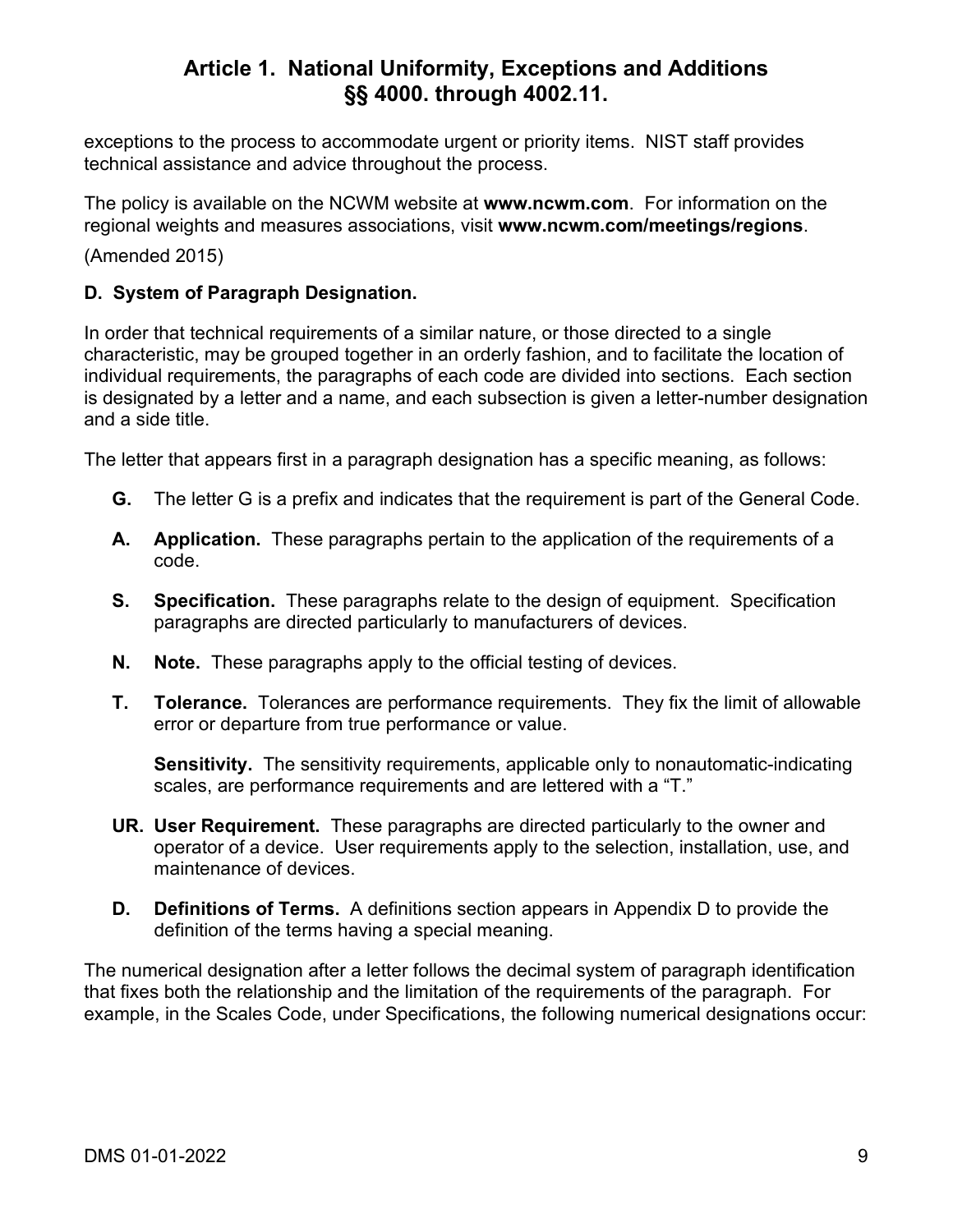#### **S. Specifications**

#### **S.1. Design of Indicating and Recording Elements and of Recorded Representations.**

- S.1.1. Zero Indication.
	- S.1.1.1. Digital Indicating Elements.
	- S.1.1.2. No-Load Reference Value.
- S.1.2. Value of Scale Division Units.
	- S.1.2.1. Digital Indicating Scales.
- S.1.3. Graduations.
	- S.1.3.1. Length.
	- S.1.3.2. Width.
	- S.1.3.3. Clear Space Between Graduations.

In this example, paragraphs S.1.1., S.1.2., and S.1.3. are directed and limited to paragraph S.1., which pertains to the design of indicating and recording elements and of recorded representations. Paragraphs S.1.1.1. and S.1.1.2. are directly related to each other, but they are limited to the design of zero indication. Likewise, paragraphs S.1.3.1., S.1.3.2., and S.1.3.3. are directly related to each other, but they are limited to the design of graduations.

This handbook conforms to the concept of primary use of SI (metric) measurements recommended in the Omnibus Trade and Competitiveness Act of 1988 by citing SI metric units before U.S. customary units where both units appear together and placing separate sections containing requirements for metric units before corresponding sections containing requirements for customary units. Occasionally, a paragraph or table carries the suffix "M" because the requirement in SI units is shown as a separate statement, rather than combined with the U.S. customary units. In these few instances, separate requirements were judged to be more easily understood than attempting to combine SI and U.S. customary units in a single paragraph or table. In some cases, however, trade practice is currently restricted to the use of customary units; therefore, some requirements in this handbook will continue to specify only customary units until the Conference achieves a broad consensus on the permitted metric units.

#### **E. Classification of Requirements.**

The classification of requirements into "retroactive" and "nonretroactive" status is made in order that the requirements may be put into force and effect without unnecessary hardship and without wholesale condemnation of apparatus. Retroactive requirements are enforceable with respect to all equipment and are printed in upright roman type. Nonretroactive requirements are those that, while clearly desirable, are not so vital that they should at once be enforced with respect to all apparatus. Nonretroactive requirements are printed in *italic type.*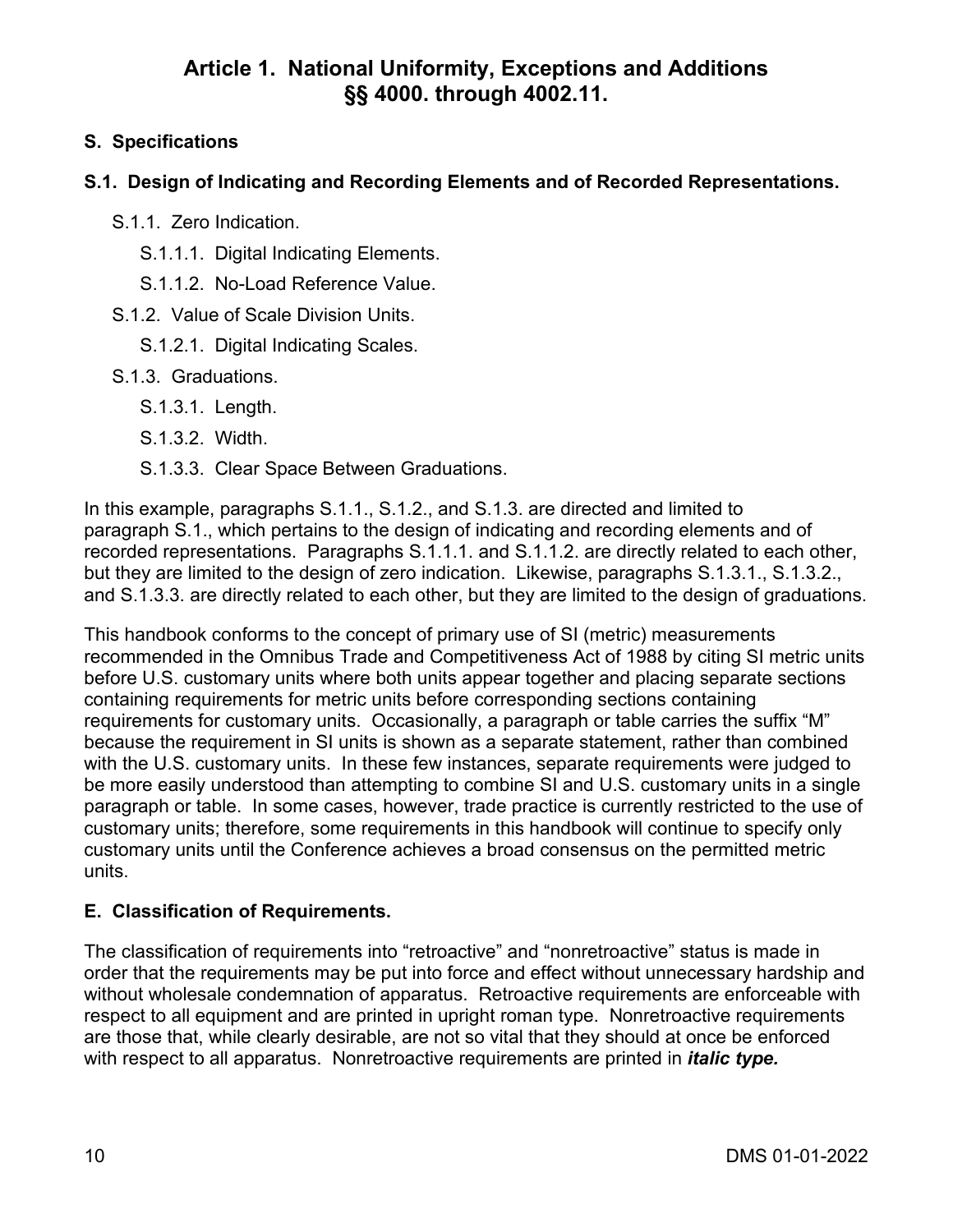It is not expected that, after their promulgation in a given jurisdiction, nonretroactive requirements will always remain nonretroactive. It is entirely proper that a weights and measures official, following a careful analysis of existing conditions, fix reasonable periods for the continuance of the nonretroactive application of particular requirements, after which such requirements will become retroactive. These periods should be long enough to avoid undue hardship to the owners or operators of apparatus and, in the case of some requirements, should approximate the average useful life of the apparatus in question.

In order that all interested parties may have timely and ample notice of impending changes in the status of requirements, the following procedure is suggested for the official who plans to change the classification of requirements. If sufficient data are available to make such action feasible, publish in combination with the codes themselves the date or dates at which nonretroactive requirements are to become retroactive. In other cases, give equally effective notice at the earliest practicable date.

A nonretroactive requirement, in italic type, will indicate the year from which it should be enforced and, in some cases, the date the requirement shall be changed to retroactive status. For example, *[Nonretroactive as of 1978 and to become retroactive on January 1, 1985].* As a general rule, each nonretroactive requirement is reviewed after it has been in effect for 10 years to determine the appropriateness of its nonretroactive status.

#### **F. Using the Handbook.**

Handbook 44 is designed to be a working tool for federal, state, and local weights and measures officials, the equipment manufacturers, installers, and service agencies/agents. As noted in Section 1.10. General Code paragraph G-A.1. Commercial and Law-Enforcement Equipment, applicable portions of Handbook 44 may be used by the weights and measures official to test noncommercial weighing and measuring equipment upon request. Additionally, applicable language in Handbook 44 may be cited as a standard in noncommercial applications, for example, when the handbook is referenced or cited as part of a quality system or in multiple-party contract agreements where noncommercial weighing or measuring equipment is used.

The section on Fundamental Considerations (Appendix A) should be studied until its contents are well known. The General Code, with general requirements pertaining to all devices, obviously must be well known to a user of the handbook. The makeup of the specific codes, the order of paragraph presentation, and particularly paragraph designation are worthy of careful study. It is not deemed advisable for a user to attempt to commit to memory tolerances or tolerance tables, even though these are used frequently. For the handbook to serve its purpose, it should be available when any of its requirements are to be applied. Direct reference is the only sure way to apply a requirement properly and to check whether other requirements may be applicable.

This handbook supplies criteria which enable the user to determine the suitability, accuracy, and repetitive consistency of a weighing or measuring device, both in the laboratory and in the field. However, not all code sections can be appropriately applied in both settings. Since